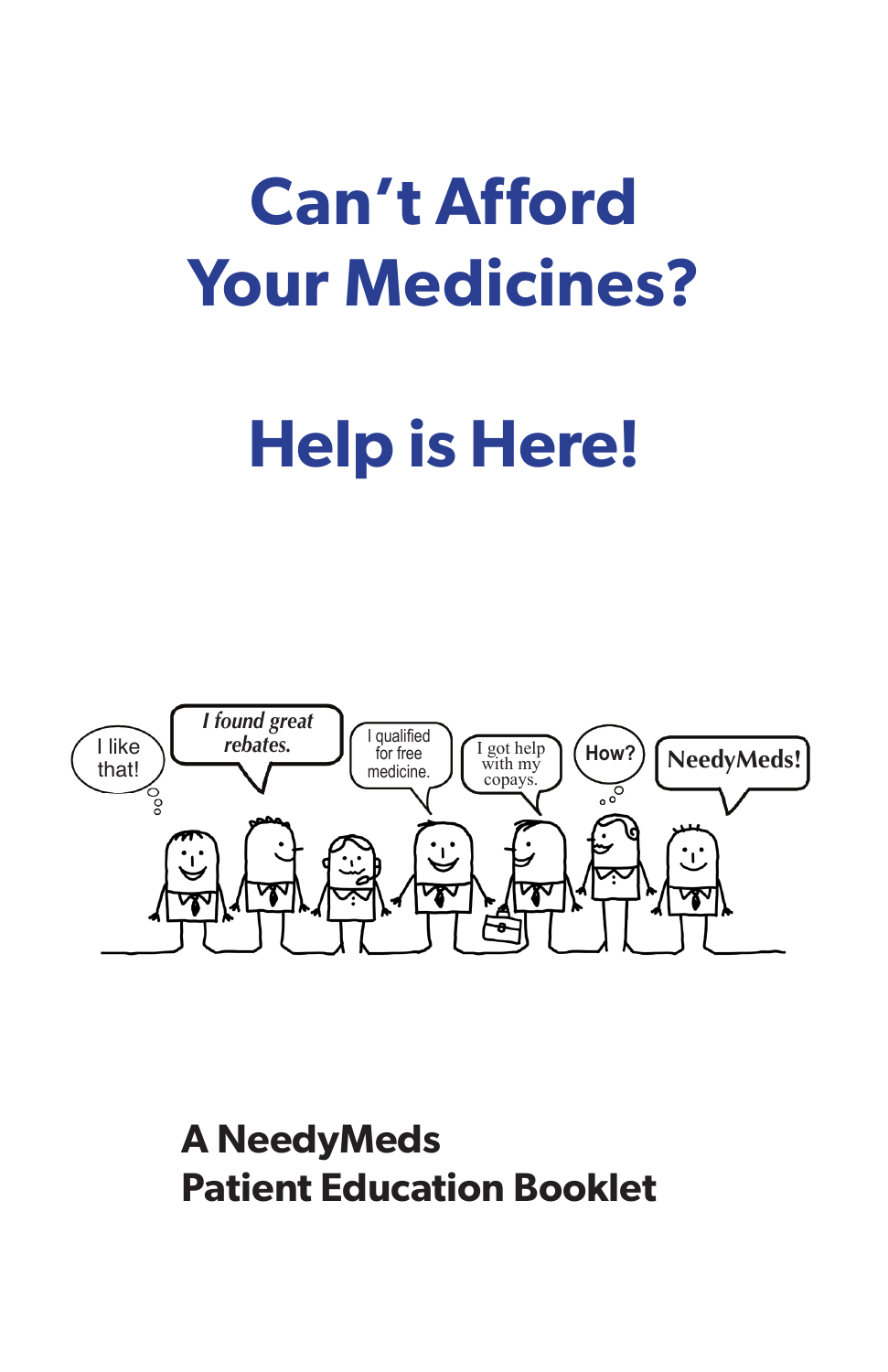### **Introduction**

Are you having a problem paying for your medicine? Do you need help affording your healthcare costs? NeedyMeds can help.

#### **NeedyMeds has information on:**

| The NeedyMeds Drug Discount Cardpg. 6-7          |
|--------------------------------------------------|
|                                                  |
|                                                  |
|                                                  |
| Tear-Out NeedyMeds Drug Discount Card back cover |

In this booklet we will tell you all about these programs and how you can find help.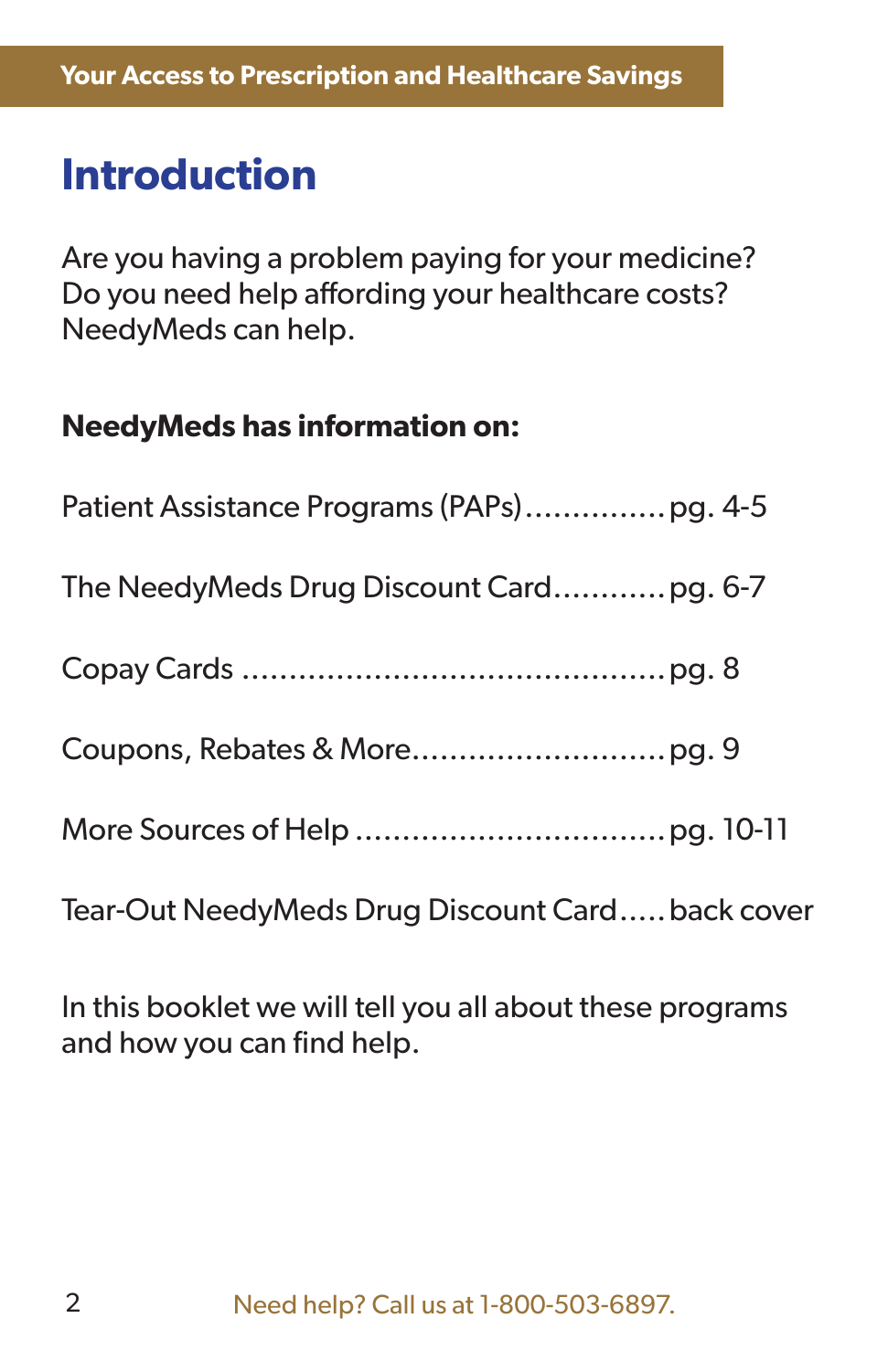NeedyMeds is here to help you with your medicine and healthcare costs. We have information on thousands of programs and free clinics.

This booklet tells you about all the information we list, how to find the help you need, and how to use our website.

#### HAVE A QUESTION — CAN'T FIND WHAT YOU NEED?

Call our helpline at 1-800-503-6897.

If you use the Internet and want to start right away, go to our website, www.needymeds.org, and click on "Patient Savings." Then click on any of the types of help listed.

If you need more help, click on "Getting Started." From there you can find out how to use our website and find the help you need.

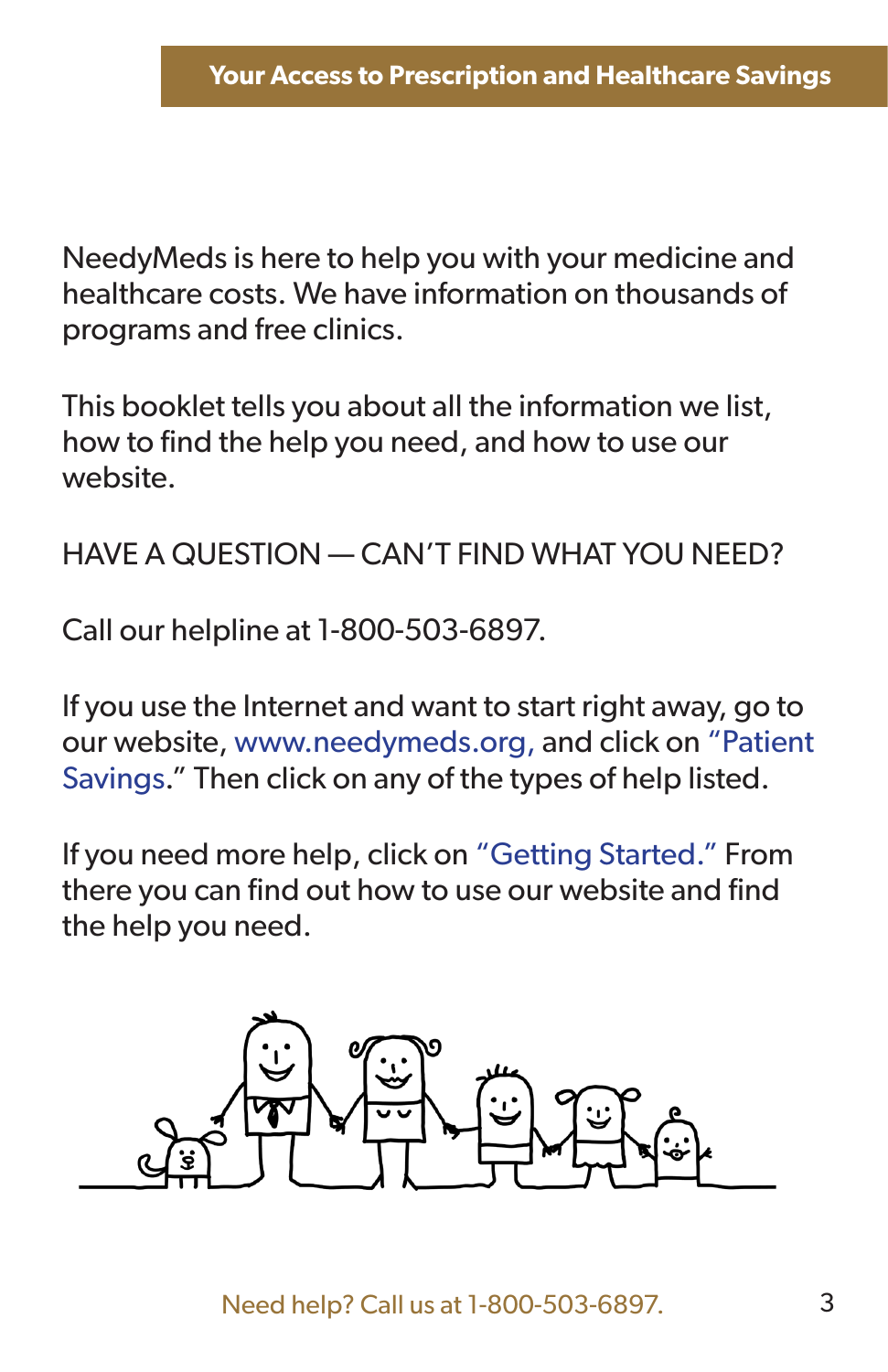### **Patient Assistance Programs**

The first place to look for help are the drug patient assistance programs (PAPs). These are programs run by drug companies that give free medicine to people who can't afford to pay for them. Not everyone qualifies, but millions of people have been helped. Every year, drug companies give away billions of dollars worth of free or discounted medicines.

You can learn about these programs on our website, www.needymeds.org. We have everything you need to know to apply to a PAP.

Click on Getting Started to find out how to find information on PAPs. You can also call our toll-free helpline at 800-503-6897 and one of our representatives will help you.

Your doctor's office may also be able to help you find the right program for you.

#### **Remember:**

- It may take 2-4 weeks for your medicine to arrive
- You will have to fill out an application
- Your doctor will have to give you a prescription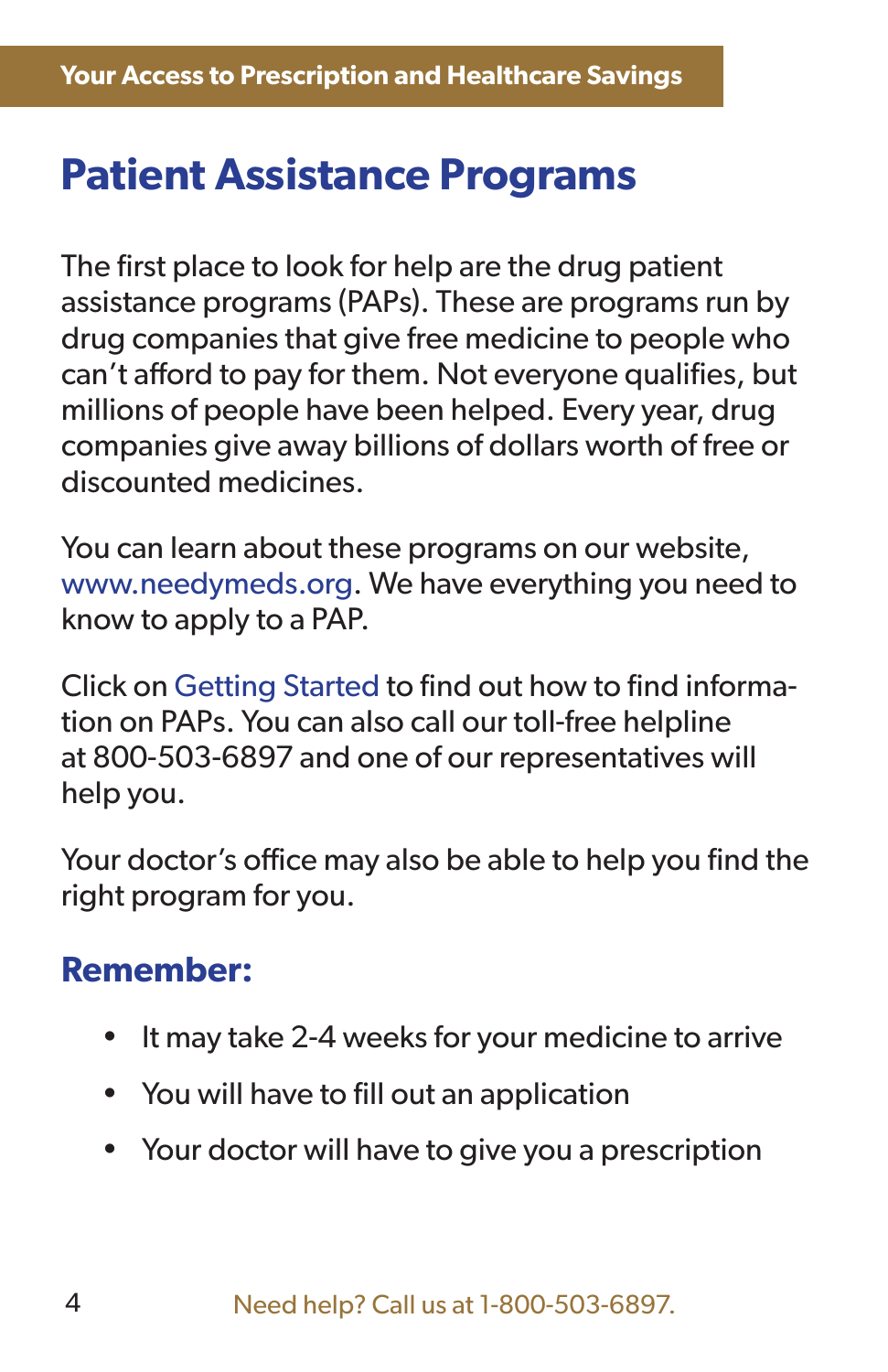### **Tips for Applying to a PAP**

- Don't leave blank spaces on the application. Write N/A if the question doesn't apply to you.
- Remember to sign the application everywhere it asks for your signature.
- Have your doctor complete his/her section.
- Many programs require a separate prescription.
- Always call the program if you have questions.
- Pay attention to the renewal process. Most programs require you to re-apply every year.
- Look for programs for all your medications.
- Not every medication has an active PAP, and programs may change. Check back regularly, and print a new application each time you apply to make sure it is the most current application.

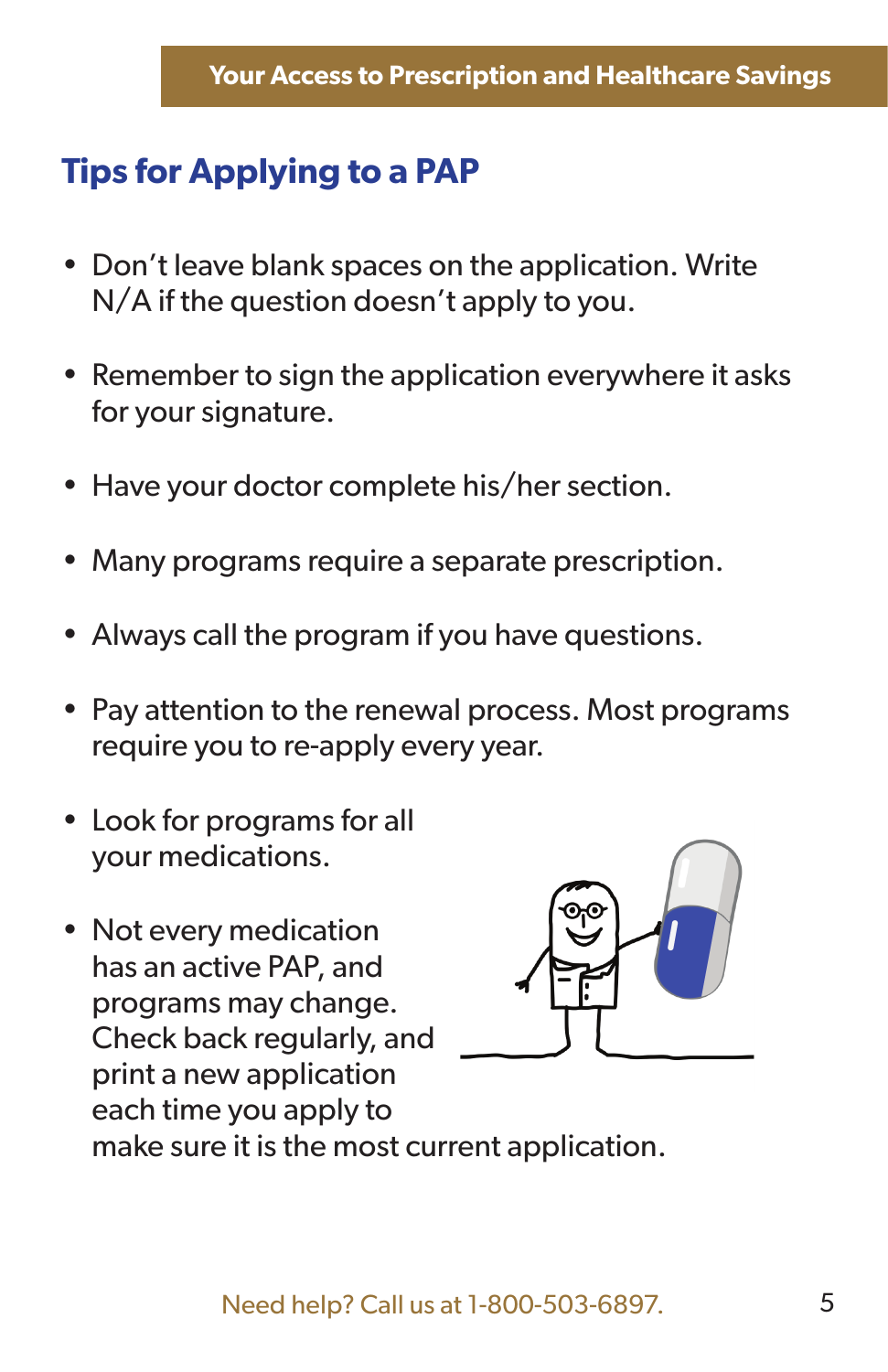# **The NeedyMeds Drug Discount Card**

The **free** NeedyMeds drug discount card can be used by anyone regardless of income, insurance plan, age, citizenship, or residency. It can save you up to 80% off the cash price of:

- Prescriptions
- Over-the-counter medications and supplies written as a prescription
- Pet prescriptions filled at the pharmacy

#### **How It Works**

- There is no registration.
- You do not have to apply for the card or provide your name or any other information.
- You can use the card immediately.
- The card is accepted at over 63,000 pharmacies across the country.

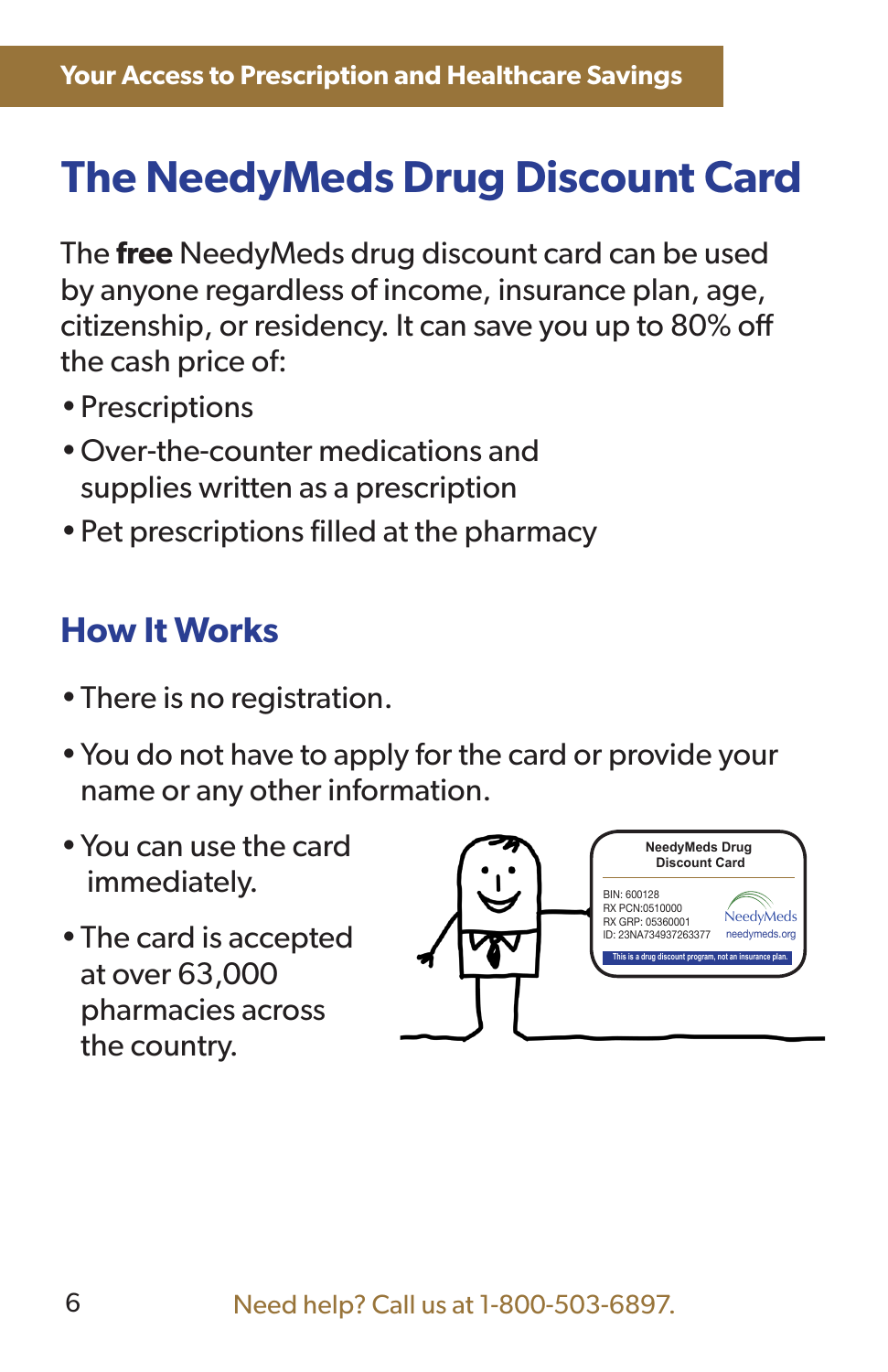- Give the card to your pharmacist, along with your prescription. If your pharmacist has any questions, there's a number on the back of the card to call.
- Not every item will be discounted, and the discounts change often.
- Try to use the card every time you purchase medicines at the pharmacy.
- You cannot use the NeedyMeds drug discount card with your insurance. You can use it instead of your insurance. Patients who have Medicare, including Part D, Medicaid or any state or federal prescription insurance, will need to choose between the card or their government drug plan.

Go to the back of the book to get your own NeedyMeds drug discount card. Tear out the card on the perforation and take to your pharmacy.

Three ways to get a **plastic** NeedyMeds drug discount card:

- 1. Visit our website at www.needymeds.org.
- 2. Call us at 1-800-503-6897 and request a card.
- 3. Send a self-addressed, stamped envelope to: NeedyMeds, PO Box 219, Gloucester, MA 01931.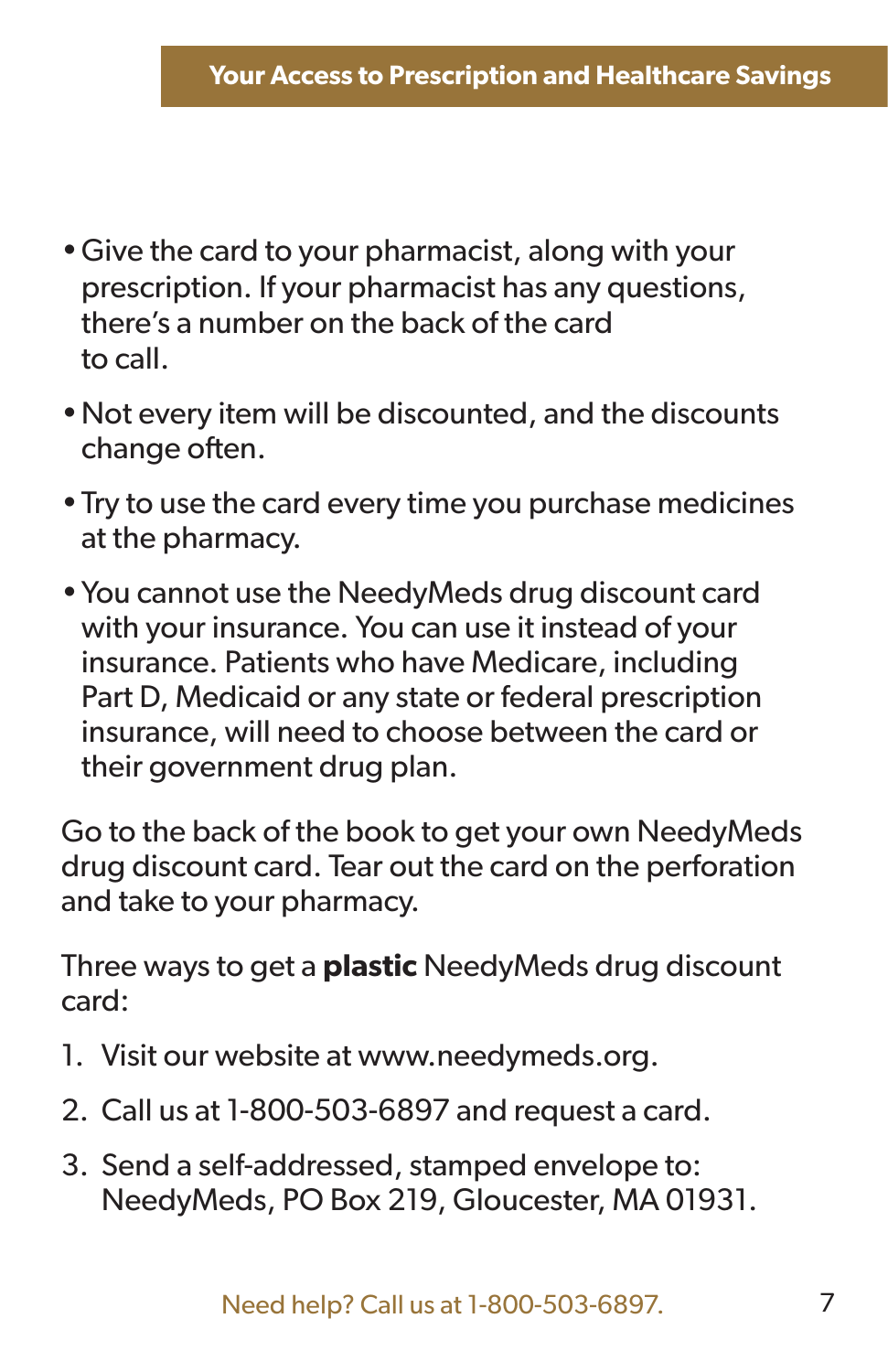# **Copay Cards**

Your insurance may help with the cost of your medicine, but it may not cover the entire cost. What you have to pay is called a "copay." It's what you have to pay when you pick up your medicine.

Some copays are only for a few dollars while others may be for \$100 or more.

Copay cards help lower the amount you have to pay when you pick up your medication. There are copay cards only for certain medicines.

#### **How Do They Work?**

You can find copay cards on www.needymeds.org. You may also be able to get one from your doctor.

Each copay card program is different, but many require that you sign up with the program before you can use the card.

Your copay may be reduced or completely paid. However, if you have Medicare, Medicaid, or other federal or state healthcare insurance, you cannot use a co-pay card. Also, many mail-order medication programs do not accept copay cards.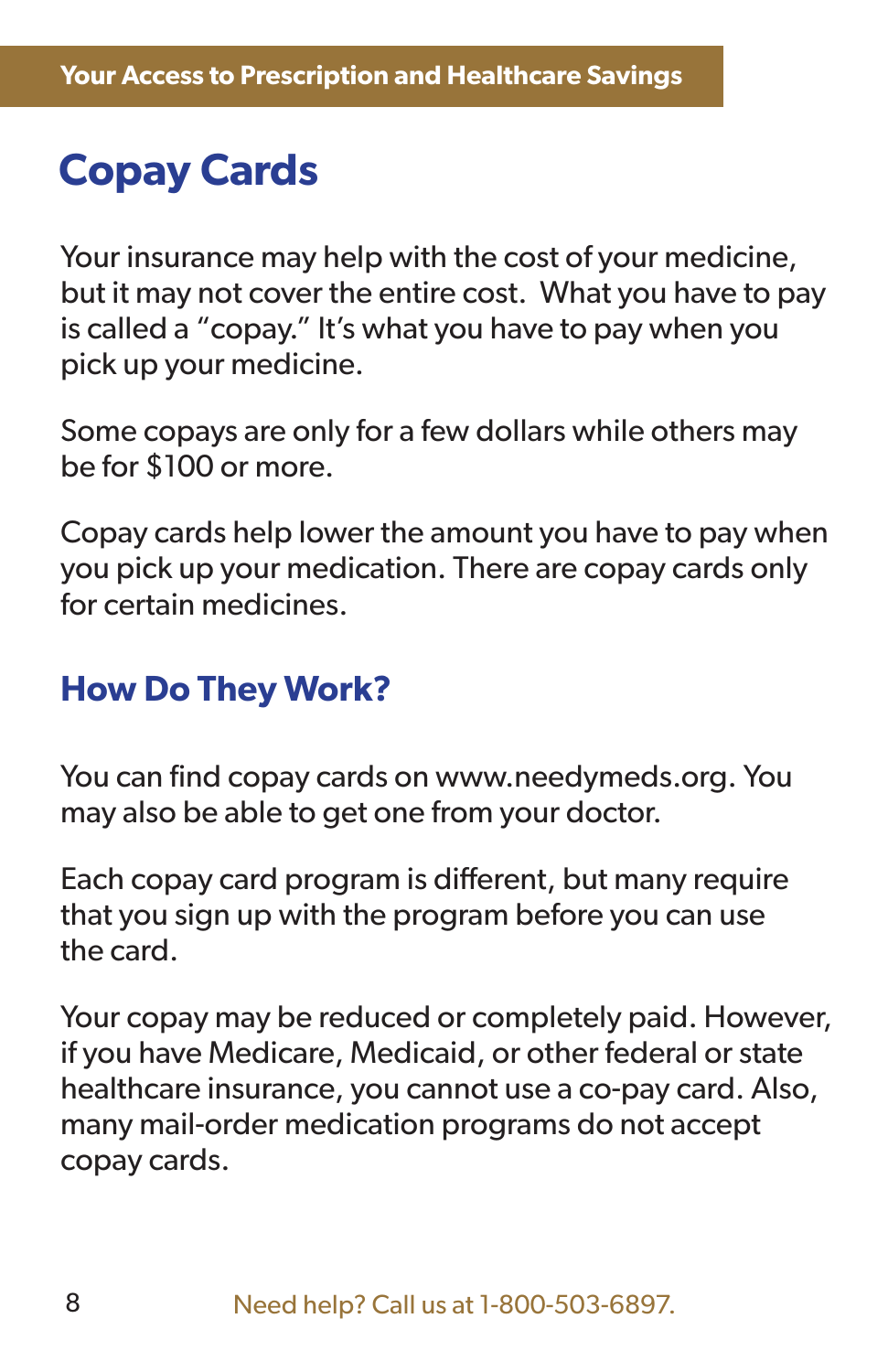# **Coupons, Rebates & More**

Everyone loves a coupon. You may not realize that there are coupons for many medicines.

You can find coupons in the Coupons, Rebates & More section of the NeedyMeds website. This section contains offers of brand name medications (both over-the-counter and prescription) and medical supplies.

These offers come in various forms – as a printable coupon, rebate, savings card, free trial offer, or free sample. Some can be printed right from the company's website, while others require registering first, filling out a questionnaire, or even getting a sample from your doctor's office.



#### **How to Find Offers on www.needymeds.org**

- If you are looking in the Prescription Patient Assistance Programs (PAP) section, look for the  $\mathcal{X}$  sign next to the name of your medication when searching for Brand Name Drugs.
- Visit the Coupons, Rebates & More section under the Patient Savings tab. You can search for offers by Product Name or by Category.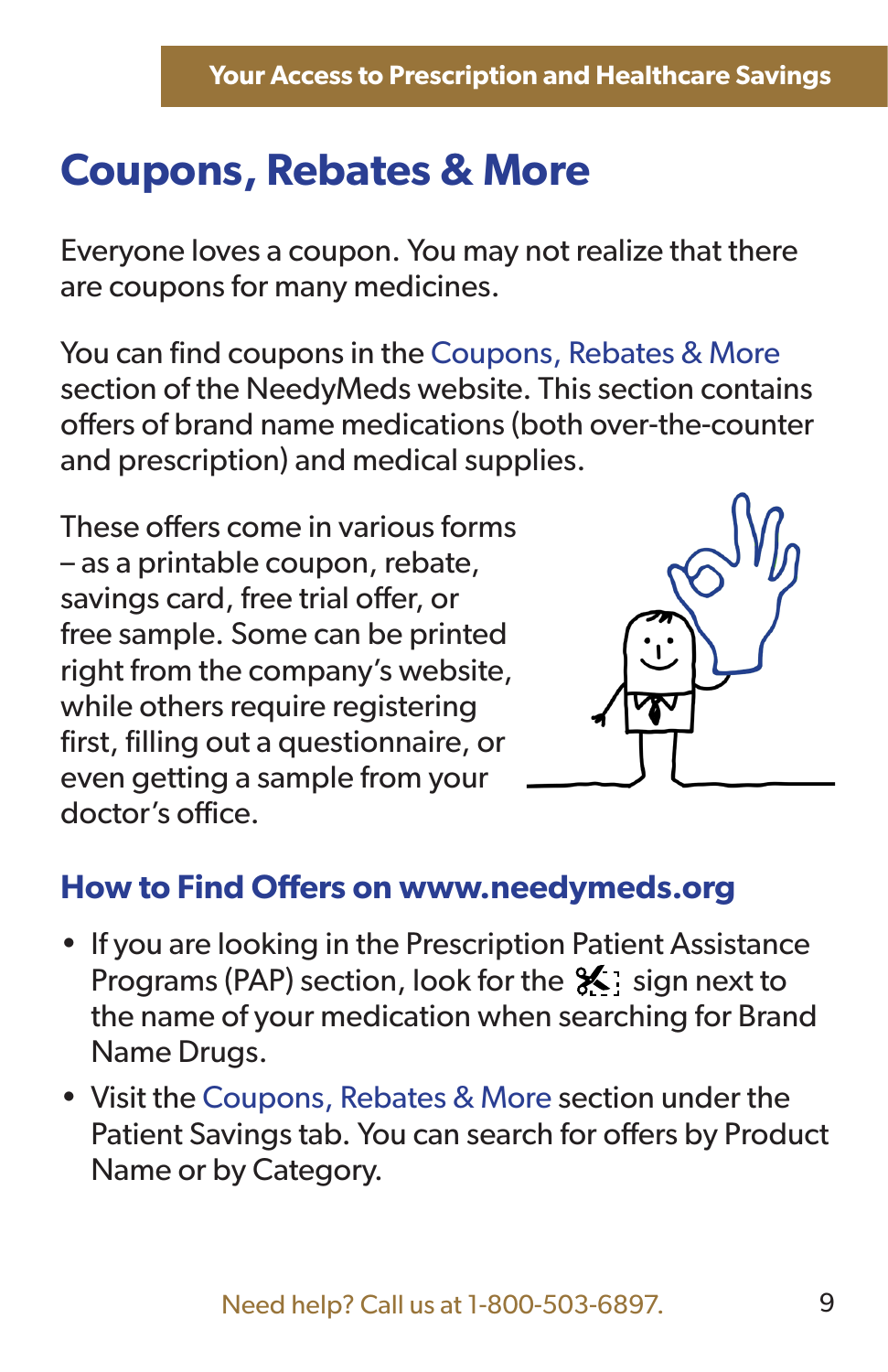## **More Sources of Help**

On www.needymeds.org, we have information on other types of programs that may help you save on your medications or healthcare costs.

You can find these programs under the Patient Savings tab on the NeedyMeds website.

- Diagnosis-Based Assistance Programs These are programs that help people who have a certain diagnosis or medical condition. They help with expenses such as:
	- Insurance co-payments
	- Travel expenses
	- Drugs and medical supplies
	- Nutrition
	- $\bullet$  Home and vehicle modifications
	- Child and respite care
	- Assistive technology equipment, and more.
- Free/Low-Cost/Sliding Scale Clinics These are clinics that provide primary and preventive medical and dental care to area residents.
- State-Sponsored Programs These are programs offered by state, county or local governments and provide various medical or financial services to residents.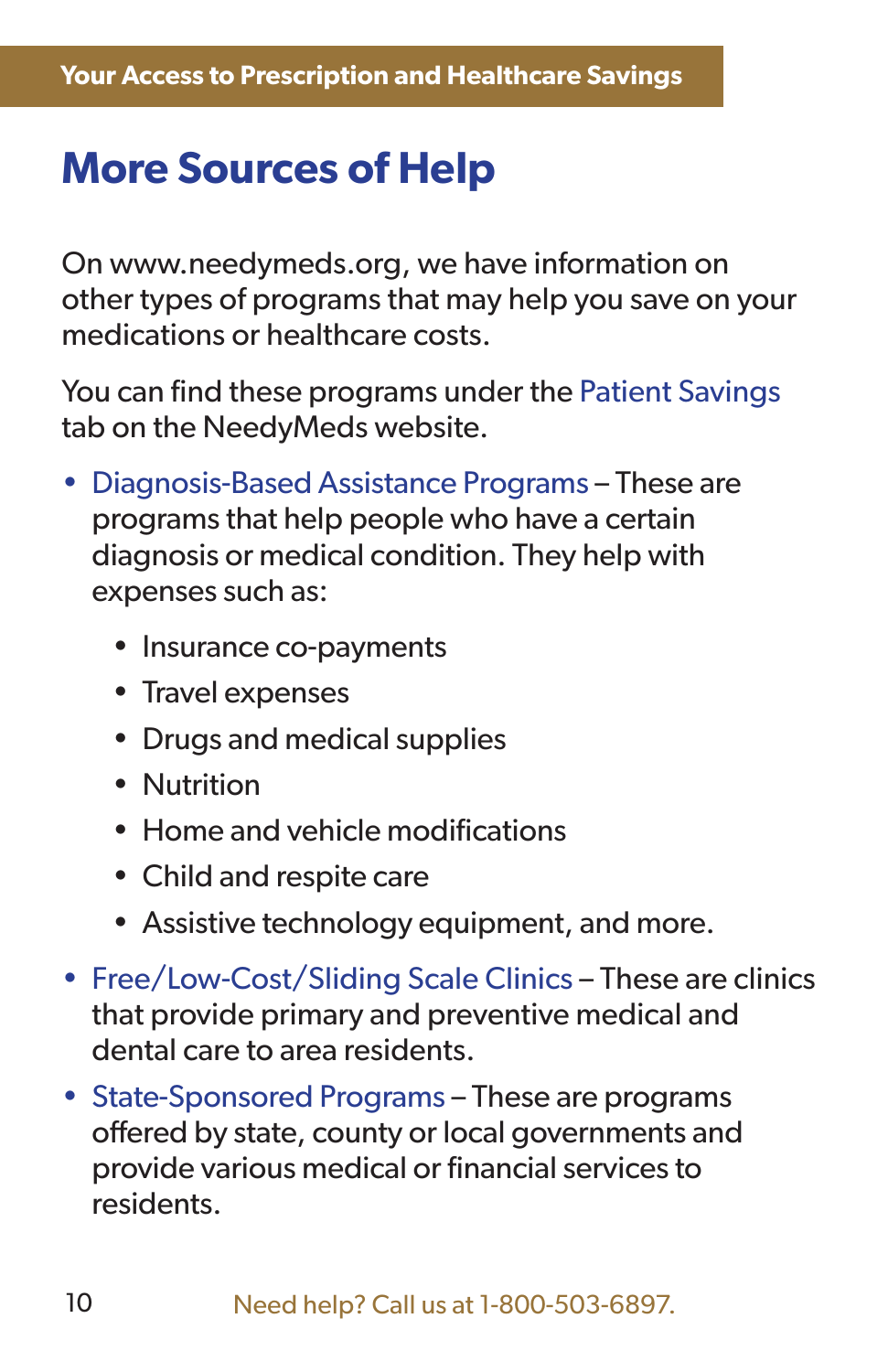- Medicare Counseling State Health Insurance Assistance Programs (SHIP) provide health insurance counseling to people who have Medicare and their families. In some states, SHIP may be called by a different name, but they all offer the same services.
- Help with Paperwork This section lists individuals or organizations that will help you complete and submit patient assistance program (PAP) applications for your medications.
- Camps, Scholarships, and Retreats There are camps, scholarships, and retreats for people or family members with particular conditions.

You can also comparison shop for health insurance plans and government healthcare subsidies available in your state, plus Medicaid, Medicare and Medicare Low Income Subsidies options by visiting www.HealthCare.gov.